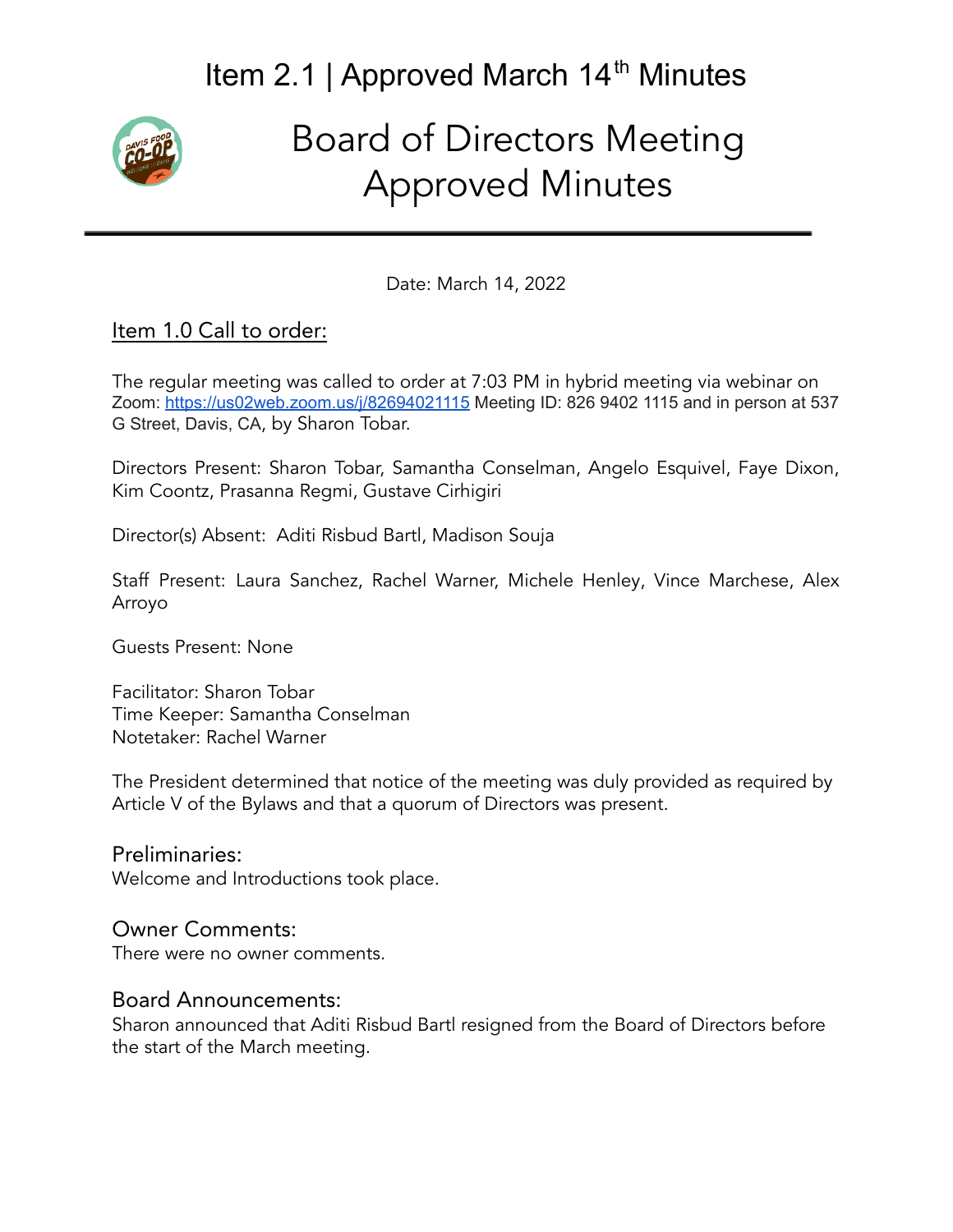#### Agenda Review:

Kim moved to approve the agenda. Angelo seconded the motion. All were in favor and the motion passed unanimously.

### Item 2.0 - Consent Calendar

Samantha moved to approve the consent calendar. Faye seconded the motion. All were in favor and the motion passed unanimously.

### Item 3.0 President's Update

Sharon discussed the upcoming Board retreat in April for the Board to review the proposed facilities updates/improvements. Sharon requested that the Board propose what they would like to see and discuss at the retreat.

Sharon also discussed with the Board ways to potentially adjust the meeting formats and shorten the length of the monthly Board meeting.

### Item 3.1 Operations Update

Laura presented the Operations Update for January-February 2022, as well as the financials from January.

### Item 4.1 - Board Development

Samantha discussed the upcoming CCMA conference with the Board and who may be interested in attending. She informed the Board that there were options to attend in person and virtually this year.

### Item 4.2- Board Education - Fiduciary Duty

Kim reviewed with the Board what their fiduciary duties are. The Board discussed their fiduciary responsibilities and walked through several scenarios they might encounter.

### Item 4.3 - Patronage Refund

Kim moves that the Board of Directors of the Davis Food Co-op allocate 100% (estimated at \$587,035.92) of the qualified pretax net profit from Fiscal Year 2021 to patronage refunds as a nonqualified written notice of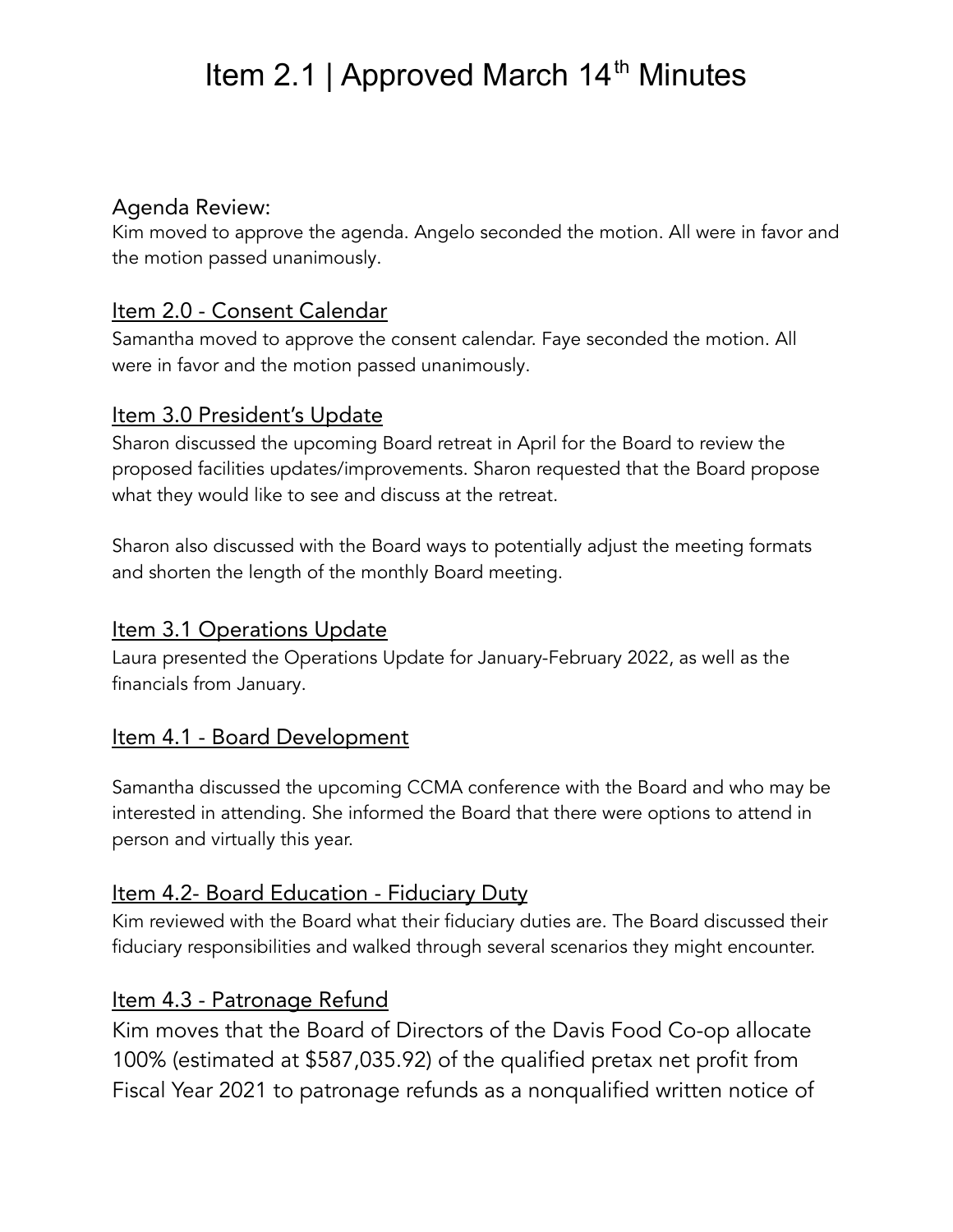allocation; and further that 100% of the allocated patronage refund amount shall be distributed to members in the form of store credit with an expiration date of 06/15/2022, in accordance with the rules outlined by Internal Revenue Service Subchapter T and California state laws; and further that any distribution of an amount that is less than \$5.00 shall not be distributed, and that the related profits shall not be allocated.

Samantha seconded the motion. All were in favor and the motion passed unanimously.

#### Item 4.4 - Bylaw Amendments

The following amendments were proposed to the DFC bylaws (changes in *bold italics).*

*5.1 Number and Composition.* The Board shall be composed of *seven to* nine (*7-*9) Directors, *the specific number to be set by resolution of the Board. No reduction of the authorized number of directors may have the effect of removing any director before that director's term of office expires.* Directors shall be elected from among the Members of the Cooperative, *having been nominated by the Nominating Committee of the Board, or nominated by Member petition signed by at least 1% of the Membership.* All Directors must remain Members of the Cooperative during their term of office. A maximum of two eligible owners who are paid employees of the Cooperative may serve as Members of the Board at any one time, if they are not disqualified by any other provision of these Bylaws.

*5.4 Terms and Elections*. Elections shall occur annually, in a manner prescribed by the Board and set forth in the Cooperative's Policy Manual. Directors *shall serve four (4) year terms*; and those terms shall be staggered such that approximately one-third of the Board is elected each year. A *Director may be re-elected any number of times following the expiration of their term.*

*7.2 (B) (3)* The net earnings of the Cooperative for each fiscal year, to the extent attributable to the patronage of Members in good standing, shall be allocated and distributed among such Members as Patronage Refunds in proportion to their patronage. In determining and allocating net earnings, the Cooperative shall use a single allocation unit except to the extent that it may subsequently engage in any new and distinct line of business. Should the Board declare a Dividend on investment shares, such Dividend shall be paid first from that portion of net earnings attributed to non-Member business from the *current year and then prior years' accumulated earnings.*